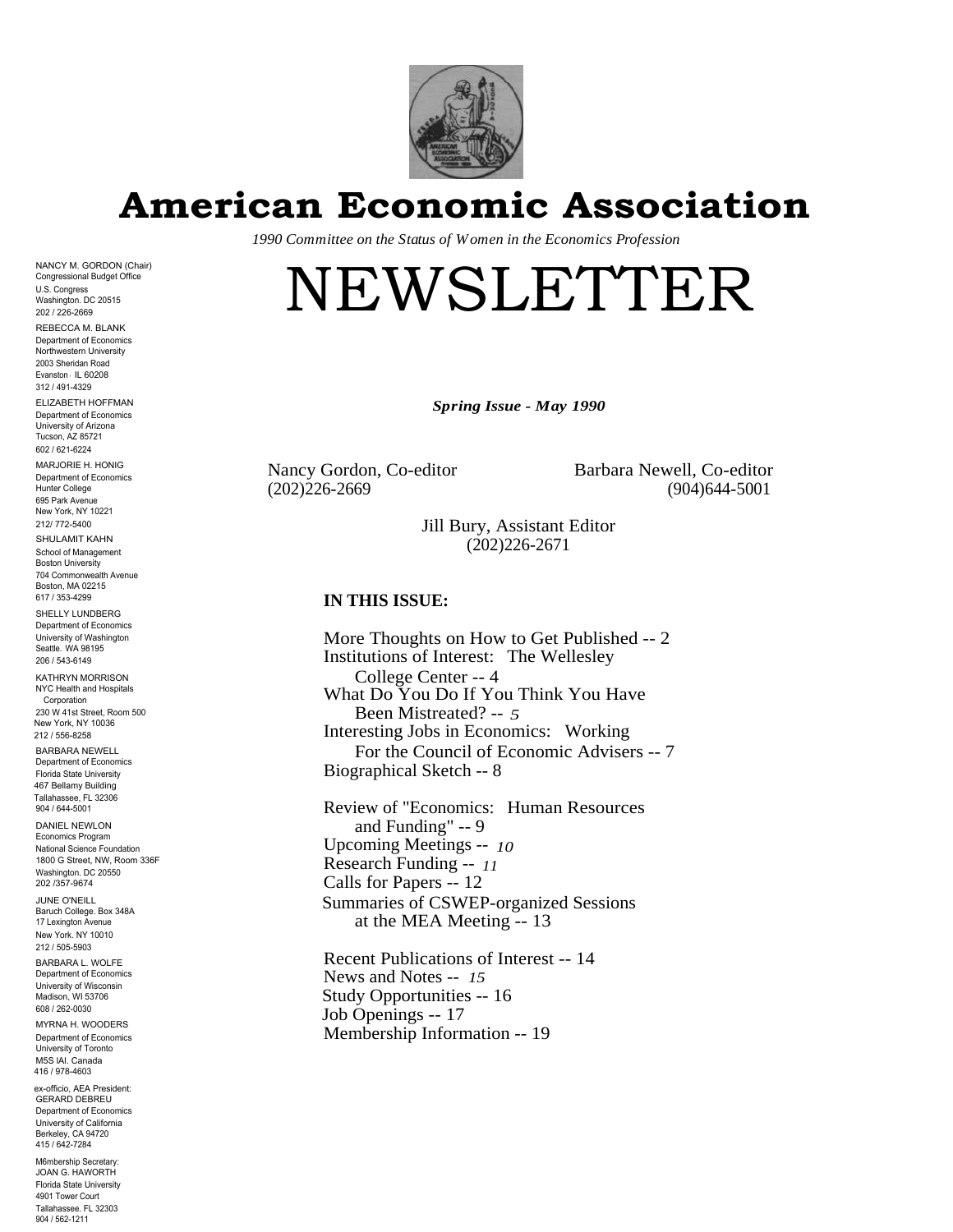## **MORE THOUGHTS ON HOW TO GET PUBLISHED**

by Barbara D. Dennis University of Wisconsin-Madison, Retired

The suggestions summarized in "Strategies for Publishing Journal Articles" are, in my judgment, on target and I urge young academics to consider them seriously. As someone who for many years was on the receiving end of submissions--as managing editor of an economics journal--I have a few things to add and a few warnings.

In my experience in the "real world" of academic publication, I can report that almost 90 percent of the papers submitted to us for publication were rejected, many following double-blind review. But a few went no further than the editor(s), and the decision to reject was easy. The subject matter was simply what we called "not for us" and our response was a form letter to that effect. In these instances, the author had failed to review our journal to find out what type of article we would consider of interest to our readers. Young academics can avoid this waste of time, postage, and, in some cases, the submission fee by first reviewing the list of articles that each journal publishes in areas related to her field (in the <u>Journal of Economic Literature)</u> and then by reading over recent issues of each journal to identify further the focus. This approach is particularly important for new journals. After this review, she might list first, second, and third choices and proceed accordingly.

Rarely did we discover that an author had also submitted the same paper, or one very similar, to another journal, but it did happen occasionally. This is simply not done. Journal editors do communicate with each other, and an individual submitting essentially the same paper to two journals at the same time is likely to be "caught" and to be labeled as untrustworthy--a mark against her in the future.

The guidelines for submission of manuscripts usually can be found in the front few pages of a journal. Some journal editors will not consider manuscripts longer than 35 or 50 pages. Some charge submission fees. Some specify that the paper should consist of the text, the references, the notes, and the tables, in that order. All specify that the manuscript should be double-spaced, but some authors assume that means the text only. Wrong! It means the whole manuscript, including the references and the notes.

Style certainly makes a difference. A well-written paper that conforms to submission guidelines has a better chance of getting by the editor's review and going on to the refereeing process. Editors tend to be very critical at this stage, to avoid overburdening their most dependable referees. A poorly written or stilted presentation provides an editor with a good excuse for rejecting the paper, probably because it is difficult to figure out what the author is trying to say. Conversely, an editor may be pleasantly surprised by an extremely well-written, stylish argument, and the reaction in most cases is positive.

Editors do not reject out of hand requests for reconsideration when an author believes she has been treated unfairly by the referees or the editor, but she should be able to make a well-argued case that the referees were in error or seriously misinterpreted what she said. In such a case, she might indicate how she would recast a passage that may have been less than clear in the original manuscript. Generally, however, editors are reluctant to reverse previous decisions unless the author can provide a convincing rationale for doing so.

An editor's response to an author may be that she should revise and resubmit her paper. Some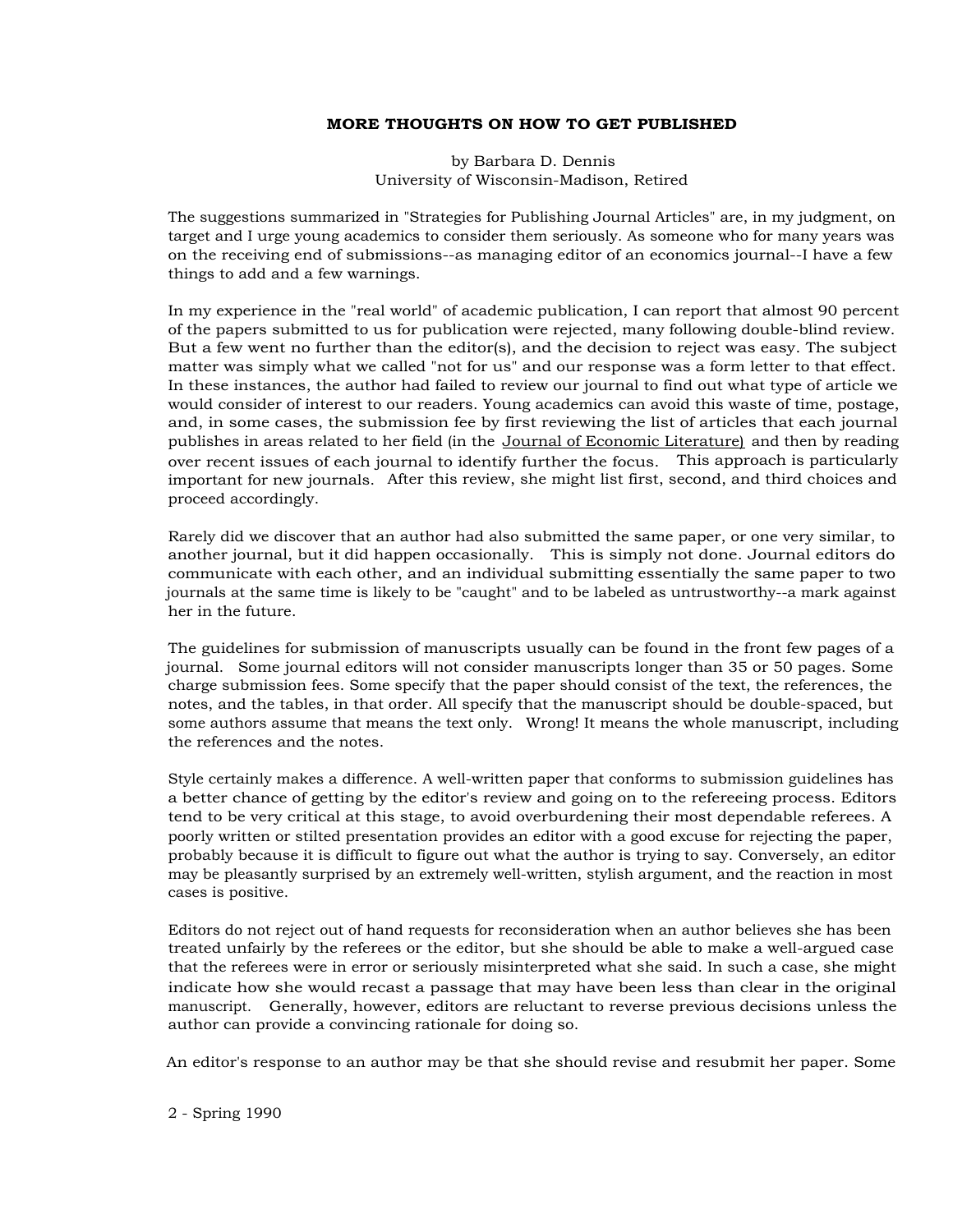individuals then take an inordinate amount of time in responding to these requests. If extensive revisions and additional empirical work are required, the author might inform the editor that she is proceeding with the revisions and that a revised paper will be forthcoming in due course. If the revisions are minor, she should make them immediately so that the paper gets back promptly into the queue.

Another suggestion in the original article was that the author might consider peer review before submitting a paper for journal publication. The decision is hers to make, of course, but guidance and comments from more experienced colleagues can be most useful. So are contacts with "key authors," another suggestion in the original article. One effective way of making these contacts is to send copies of an accepted but not yet published paper to these authors, along with a note indicating interest in what they have done or may be doing and expressing a willingness to comment on their papers. As these contacts are established, the young academic could ask these key authors to comment on her draft papers, but such requests should not be made until her draft is polished and about ready to be submitted to a journal. Results of these contacts certainly would be positive for all concerned--the exchange of ideas and the improvement of everyone's research.

I have one more suggestion for the young and inexperienced writer--one that has served me well. Write the paper as best you can and put it aside, for at least a week or more, and then read it over critically. Where can the presentation be improved? Where can the argument be simplified or expressed more clearly? Are there redundancies? Are the equations correct? Are there typing errors in the tables? Editors and referees do react negatively to errors. I might add that editors take a dim view of extensive rewriting of the text on proof, as their printers charge them for every single editorial change or addition. And they take an equally dim view of having to print "corrections" at some later date.

Now, I shall follow my own advice and put these remarks aside before asking a colleague, a former editor, for comments and suggestions. These I will consider and incorporate. Finally, I will read the paper once more, critically, before submitting it to CSWEP for publication.

#### **sssss**

#### HELP! HELP!

All readers are invited to send notes, articles, and information for possible inclusion in the Newsletter. **Please also send news about yourself and others;** job moves, promotions, awards, books, and changes in family composition are all of interest to your friends and colleagues. For those who would like to make contributions, we publish three issues each year -- Winter, Spring, and Fall. Our schedule is:

|              | <b>Copy Deadline</b> | <b>Mailing Date</b> |
|--------------|----------------------|---------------------|
| Winter Issue | January 10           | February 15         |
| Spring Issue | April 10             | May 15              |
| Fall Issue   | September 10         | October 15          |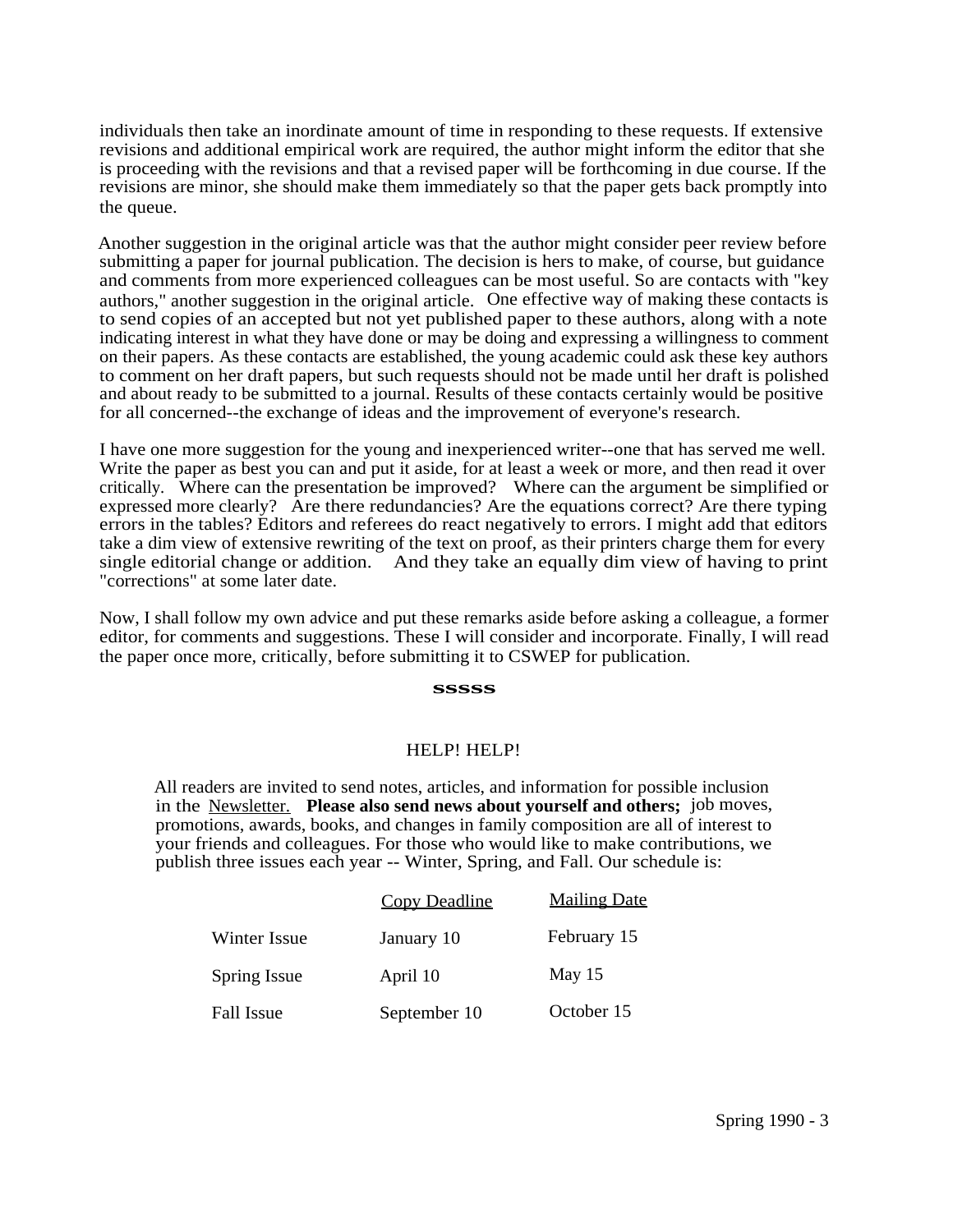# **INSTITUTIONS OF INTEREST**

# **The Wellesley College Center for Research on Women**

The Center for Research on Women was established at Wellesley College in 1974, making it one of the oldest centers of its kind in the United States. The primary objective of the Center is to foster research on issues of importance to women, with an emphasis on studies that are particularly relevant to public policy. Work at the Center is funded by grants and contracts from federal and state agencies and private foundations. The center frequently sponsors conferences, seminars, and workshops to foster debate or to disseminate materials and information emerging from the research.

Researchers from a variety of social science and humanities disciplines have worked at the Center during the past decade and a half. Their research projects have included everything from sophisticated quantitative analyses to case studies to the review of historical documents.

Considerable attention has been directed over the years to women in the labor force. Studies have focused on employment patterns, including the occupational segregation of women. Researchers have examined the experiences of women in specific sectors of the economy: women in management, in the service sector, and in blue-collar occupations. Racial and ethnic differences in labor market experiences of women have been pursued in a number of these efforts. Public policies affecting women in the labor market have also been analyzed including equal pay, procedures for enforcing equal employment opportunity, employment and training, family leave, and child care.

The lives of women continue to be inextricably linked with children and family, in spite of women's increasing labor force participation. Therefore, issues and policies that affect women's ability to balance work and family have received considerable attention at the Center. The work-family issues specific to different groups in society -- such as dual career couples, displaced homemakers, and black heads of households -- have been examined. Changing roles in the family as a consequence of increased work on the part of women have been studied in projects on changing male roles.

The combination of work and family responsibilities of women, coupled with the uncertainty over modern male and female roles, requires a new and clearer understanding of the stresses and satisfactions in our lives. The Center for Research on Women has produced some of the seminal work on these issues. Research has examined the strain of fulfilling multiple roles, depression in women and girls, and adaptation mechanisms of specific groups of women such as those in "nurturing" professions or black women heading households.

For the past ten years the Center has sponsored a series of faculty development seminars designed to foster the inclusion of the experiences and perspectives of women in college and high school curricula. The Center also houses the monthly literary review, the Women's Review of Books, publishes a working paper series and a biannual Research Report, and hosts a Visiting Research Scholar program. For further information contact: Wellesley College Center for Research on Women, Wellesley College, Wellesley, MA 02181.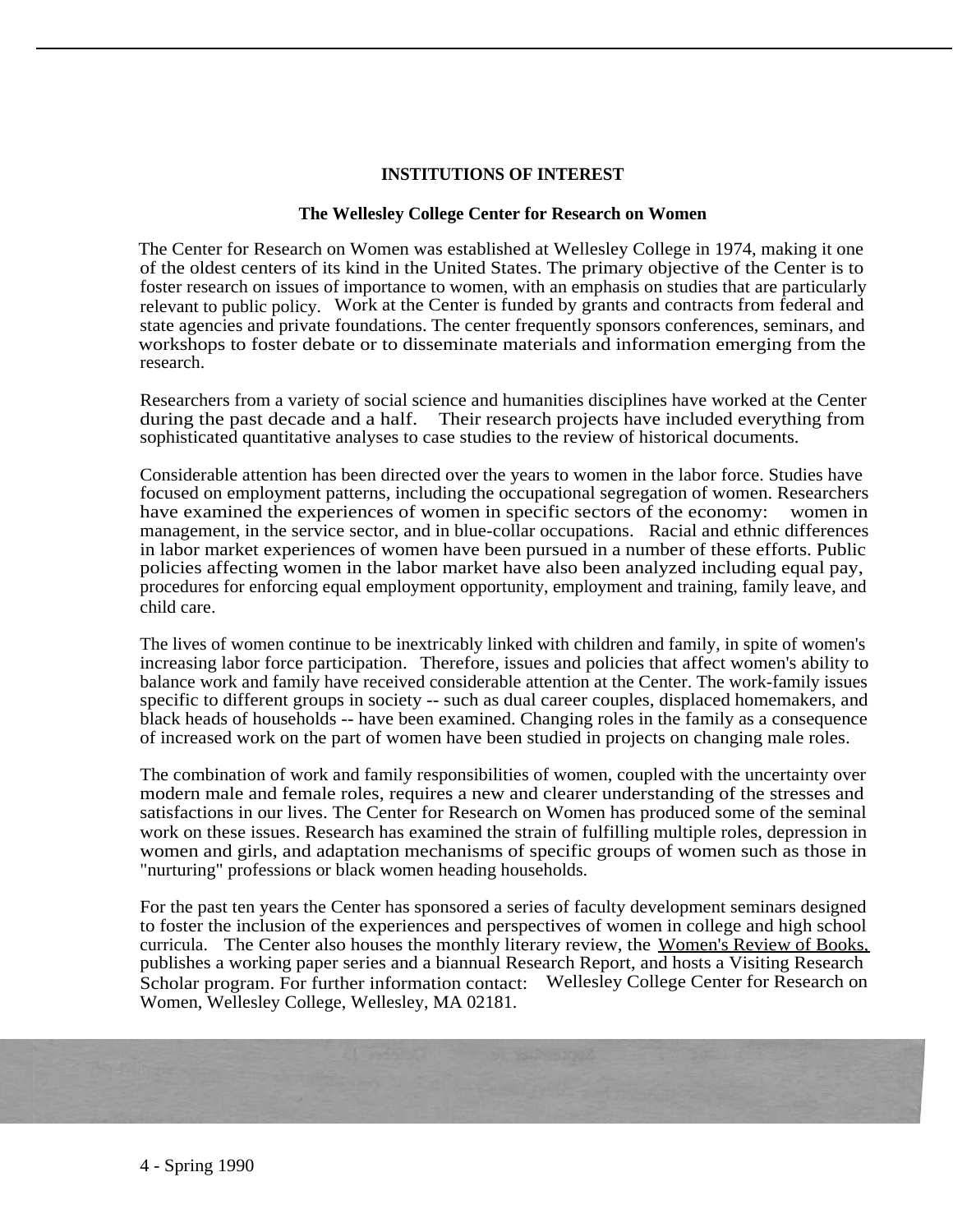# **WHAT DO YOU DO IF YOU THINK YOU HAVE BEEN MISTREATED?**

by Joan G. Haworth and Sharon Kelly

You didn't receive a promotion (or a reasonable raise or tenure) or you weren't even hired or appointed! Was it because of your sex? Was the employment decision against the law? In order to determine your next course of action if you suspect sex discrimination, there are several initial \_steps that we suggest. Please note -- this is not legal advice -- but it may provide some guidance for the road ahead.

As you go through each of the steps we describe, perhaps the most important advice is not to ignore the "downside" of taking legal action. The whole process can be personally devastating. You will experience rejection from some of the people with whom you work, from managers and department heads, even from friends at some point during the process. Prepare yourself for it and ask yourself whether you can handle it. Even when the merits of your case are extremely strong, it is not an easy path to pursue, although some people must do so to keep employment processes legal.

We've all read about discrimination cases on the local and national level. The ones that involve large sums of money or result in precedent-setting points of law usually stay in the headlines for longer than a day. But, how did these cases get started? What did these people do to get their cases heard in court? Is going to court the only recourse available when you think that gender, rather than qualifications, affected advancement?

The focus of this article is where to begin when you feel mistreated. You may not be sure that discrimination in the legal sense has actually taken place, but perhaps it has. You need to find out. Let's assume that you expected to be promoted, you have all the qualifications that are needed to advance, and you think you are the best qualified person for the new position. When the advance, and you think you are the best qualified person for the new position. promotion is announced, it is given to someone else -- a white man. You think it's an obvious case of sex discrimination. What do you do?

First, you need to state clearly your complaint and why you believe it was based on gender. Write down everything you think is important about why you were not promoted. Dates and names of people who talked to you, or were present during conversations regarding the promotion, will be helpful. Was anything said to you directly or indirectly about why someone was being chosen or not being chosen for the position? Try to write down exactly what you were told when you were notified that you would not be promoted.

Write down your qualifications and the qualifications of the person who was promoted. If there were other candidates, write down their qualifications as well. Look over the lists. Are you the best qualified? It will be helpful to have the new job description in order to evaluate each person's qualifications.

Second, find out what the official policy and procedures are for filing a grievance. You do not want to alert anyone at this point that you may be filing a case, you only want information. One place to look is in the employee or faculty handbook, which is usually available at the personnel office. The information you need may be there. You will need to know what the managers will focus on so that you will be prepared for their arguments, if you decide to go ahead with your complaint. Therefore, try to determine the criteria they considered in the decision process.

Third, sit back and take a long hard look at what you have. Are you overreacting to a perceived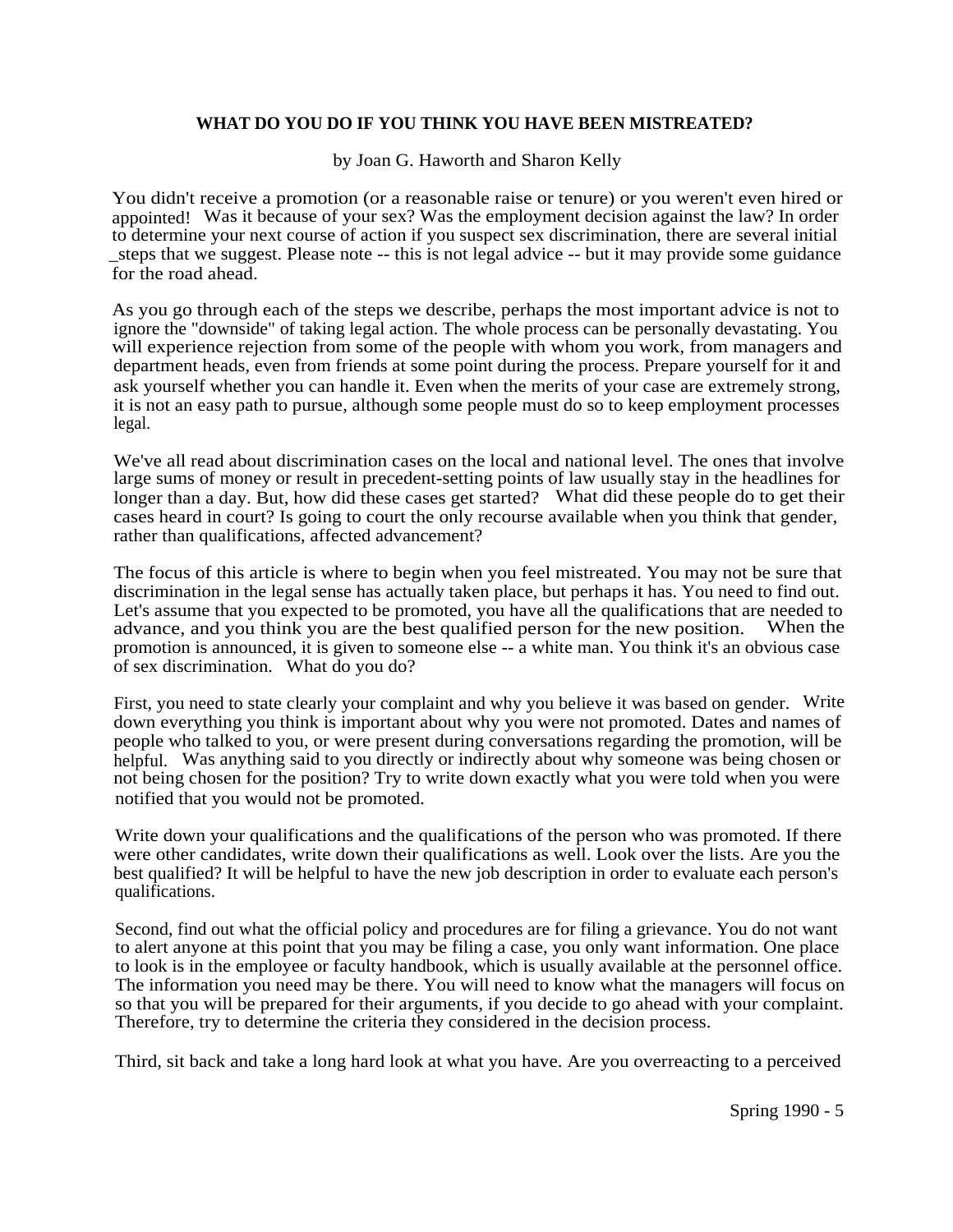*slight or is there more* to it than that? Review the materials collected above and decide if you think *yoa6a~ee~rd~r~eofol rUrr~iraf~air leas a6/~f~~earyvv~avd~ ~yaveel.~~llv~e~~e~.rll~e* materials will not have your emotional involvement. Do the materials speak for themselves or do

you need a more personal **attachment to see what you see?**

Fourth, if you are convinced that you have the evidence you need, talk to others about the promotion decision. Ask your colleagues what they think about it. Get their reactions to your J7Ssessment. Do a; of them agree with you? If others agree with you, they may be able to help  $v\partial\Omega = -\nabla V v$   $\Delta v$   $\Delta v$ Fromotion decision.<br>
Do a; of them agree with you? If others agree with you<br>  $m\mathbf{a} = -\mathbf{W}$ ,  $y = y/\mathbf{f} \mathbf{mJ} \mathbf{f} \mathbf{f} \mathbf{O} \mathbf{f} \mathbf{A}$ *JTSsessment.* Boa, or them agree what you. It stills agree what you,<br>  $y \partial y \mathbf{R} \mathbf{a}$  -  $-\mathbf{W}$   $y \rightarrow y'$  **find ff Of A**  $y'$  <sup>-u'</sup>

You need to be careful about who you contact at this point. Try not to confront the person you feel is most responsible until you feel comfortable with the strength of *your* position. If no one agrees with you, review your materials again. Are you still convinced?

Fifth, you may be ready to consult a lawyer. If you review the evidence and are still convinced that you were discriminated against, see a lawyer for a consultation. Do not commit yourself to filing a case and do not file any papers before you talk to a lawyer. You should look for a lawyer who is familiar with Title VII sex discrimination cases to help you.

Be sure to tell the lawyer everything about the situation. The lawyer may suggest a class action suit. Now is the time to think about that. Are there several women at your place of work who have been treated the same way? Would it be possible to include them in your case? Are you a good representative for the class? Perhaps someone else would be better or perhaps your class needs several representatives. Who will pay the legal fees of a class action? These are things you will need to discuss with the lawyer and consider carefully. If after resolving these issues you believe you have a case, and you are willing to incur the personal costs, it is time to file a formal complaint.

#### **s\*sss**

#### **MORE ABOUT THE CSWEP NEWSLETTER**

An upcoming feature for the Newsletter is New Hires. It is designed to let us to know where women economists are locating. We will remind you in the Spring issue each year to let us know who will be joining your departments or organizations, so we can report those moves in the Fall issue. Information should be sent to Nancy M. Gordon at the address on the back cover.

#### **Please send the names of newly hired women economists by September 10.**

*A Letters to the Editor* column is also being planned. Please send letters expressing your views on topics of interest to other CSWEP members to Nancy M. Gordon at the address on the back cover.

6 - Spring 1990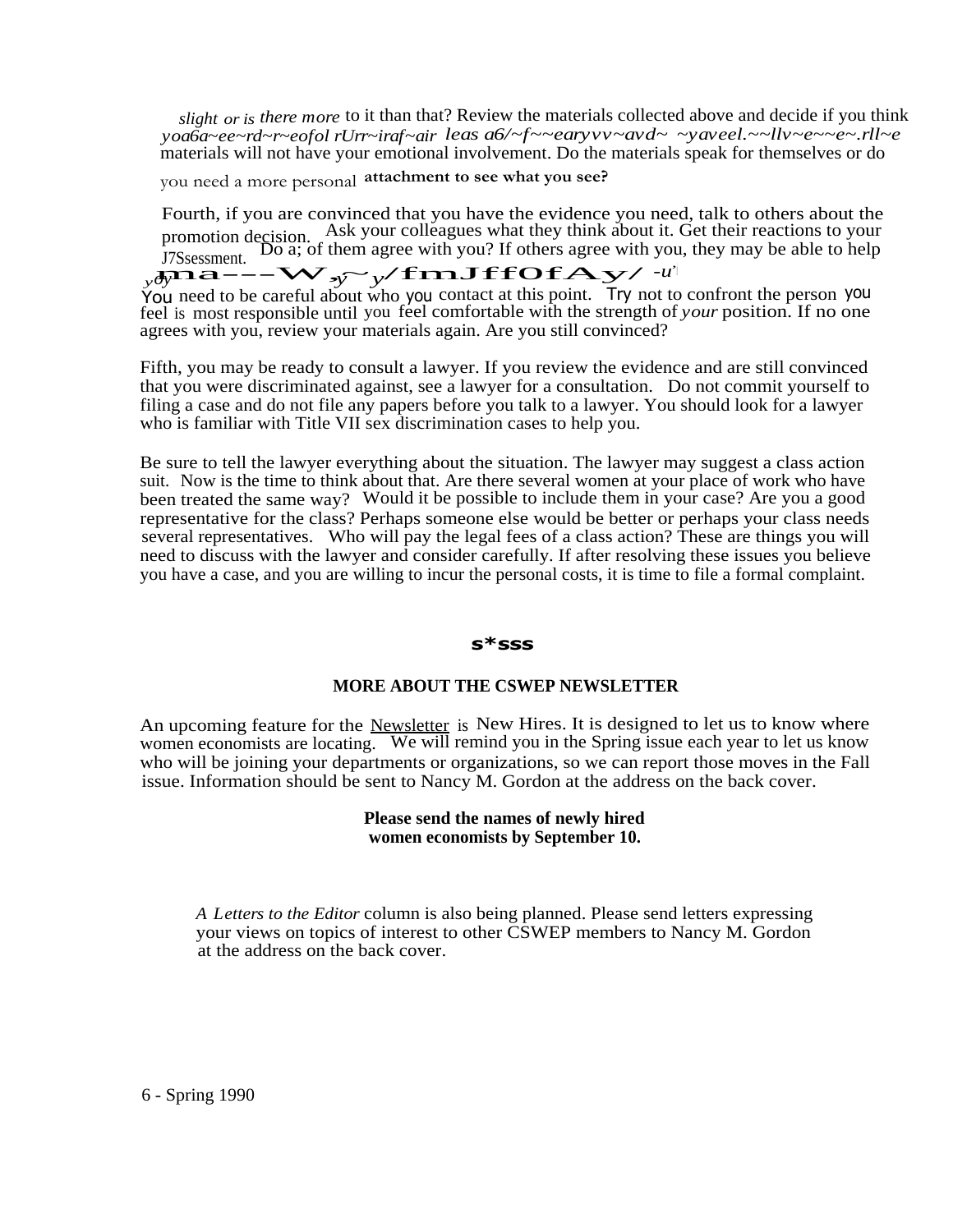#### **INTERESTING JOBS IN ECONOMICS: WORKING FOR THE COUNCIL OF ECONOMIC ADVISERS**

by Rebecca Blank and Susan Collins

We have spent this past year on leave from our academic jobs, working as Senior Staff Economists with the Council of Economic Advisers (CEA), a part of the Executive Office of the President. The Council itself consists of three members, appointed by the President. All three current members are academic economists: Michael Boskin (chair), John Taylor, and Richard Schmalensee. The staff consists of 10 to 12 senior staff economists, and 5 to 8 research assistants and junior economists. The senior staff are largely economists, with 4 to 8 years of experience after receiving their doctorate degrees, who are on leave from academic positions or from other government jobs. The other staff economists are largely economics graduate students who are still working on their doctorates or recent recipients of Ph.D.'s.

The CEA is a unique organization in Washington, DC. It is extremely small, but has authority to work on virtually any issue in which it expresses interest. The result is that staff economists typically get involved with an extremely broad range of issues during their tenure with the CEA. (Each of us is responsible for covering about one-tenth of all possible economic policy issues.) The CEA staff are largely nonpartisan (party affiliation has almost never been an issue) and are typically not civil servants. This arrangement has both advantages and disadvantages, but often gives the CEA quite a bit of leeway in inter agency discussions. Compared with other agencies, Senior Staff typically have more contact with Boskin (who attends Cabinet-level meetings) than our colleagues have with their Cabinet Secretaries, and we have more flexibility in our actions. Because the CEA is not tied to a set of programmatic responsibilities and preset agendas, we are often more free to ask simply "what is the best (economic) policy in this situation?"

The job itself requires long hours. The biggest crunch comes in December and January, when the CEA produces its annual publication, The Economic Report of the President. But throughout the year, the job typically involves dealing with meetings, papers, and reports on a wide range of issues, all of which must be resolved quickly. The CEA does not produce much primary analysis. (It has neither the staff nor the budget to produce major reports.) Much of our work is truly "advisory" in the sense that we sit on Administration task forces that are formulating policy options, and we critique and respond to reports and policies that are generated internally in other agencies and that come from the Legislative branch. Our role is often to provide a broad, nonpartisan assessment of particular policy issues.

It's been a hectic, but fun, year for both of us. We've particularly enjoyed observing and being part of the policy process. In one year, this job provides an in-depth involvement in current economic issues, at a relatively senior level of decisionmaking. Hiring for the CEA usually occurs around March and, typically, staff are asked to make at least a one-year commitment. Many women economists have served on the CEA staff, as both senior and junior economists. At the moment, there are 9 women on a staff of 19! But, so far, only one woman -- Marina von Neuman Whitman -- has been appointed as a member of the CEA.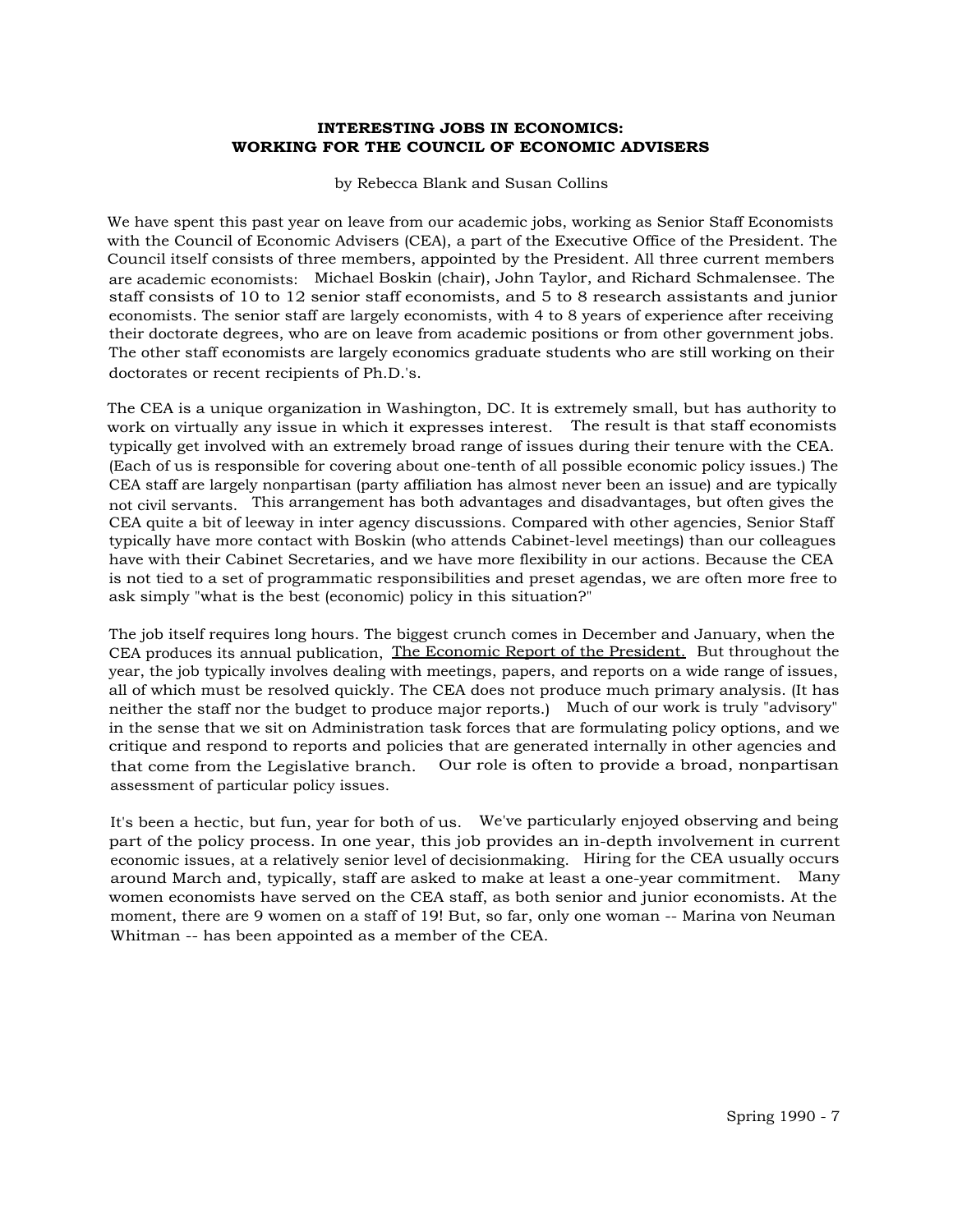# **BIOGRAPHICAL SKETCH OF A CSWEP BOARD MEMBER NANCY GORDON (First in a Series)**

#### by Barbara Newell

The Committee on the Status of Women in the Economics Profession (CSWEP) is a product of the rising tide of women's awareness. While all involved with the organization are dedicated to the improvement of the status of women in the economics profession, historically the CSWEP Board has included diverse approaches to addressing women's issues.

For this reason is seems helpful to share with CSWEP members brief biographical sketches of present board members. Appropriately, this series starts with a sketch of the woman who has served ably as Chair of CSWEP since 1987 -- Nancy M. Gordon, who is the Assistant Director for Human Resources and Community Development at the Congressional Budget Office.

With a style that encourages team work and the full involvement of all Board members, Nancy has during her term stressed explaining and reducing barriers to the promotion of all women economists, with an emphasis on the careers of academic women. Toward this end, she has emphasized activities by the Board to increase the participation of women in professional meetings and organizations. She has stressed working within the system, institutionalizing positive process, and not antagonizing those in decision making positions.

These traits should surprise no one who looks at her professional background. For the past decade, she has worked at the Congressional Budget Office (CBO), a nonpartisan agency that provides analytic support for the Congress. The division she heads is responsible for examining a broad portfolio of policy issues including health, welfare, social security, education, employment, housing, and community development.

Prior to coming to the Congressional Budget Office, Nancy was in the Carter White House, working as a Senior Adviser to Sarah Weddington, Assistant to the President. Her portfolio was again broad, ranging from macroeconomic policy and energy to women's concerns. In this latter connection, she served as Executive Director for the President's Interdepartmental Task Force on Women. The focus of the Task Force was primarily to influence the Administration's policies so that the economic position of women would be improved. Particular issues involved tax policy, social security, private pensions, health insurance, occupational segregation, government statistics, and federal budget allocations for programs of particular importance to women.

Before entering government service, Nancy undertook a tour of Washington's think tanks including the Urban Institute, the National Academy of Sciences, and the Brookings Institution where she was an Economic Policy Fellow. Her original roots were, however, in academia with faculty appointments at Carnegie-Mellon and Stanford Universities. As a student of Kenneth Arrow's concentrating on price theory and statistics, it is not surprising that her thesis was in growth theory. Yet when one views her publications, there is strong focus on careful analysis of public policy issues, starting with the status of women in academia and in the country as a whole, and moving on to other areas of domestic policy. With her involvement on CSWEP's Board, she is now working in a practical way to improve women's position.

8 - Spring 1990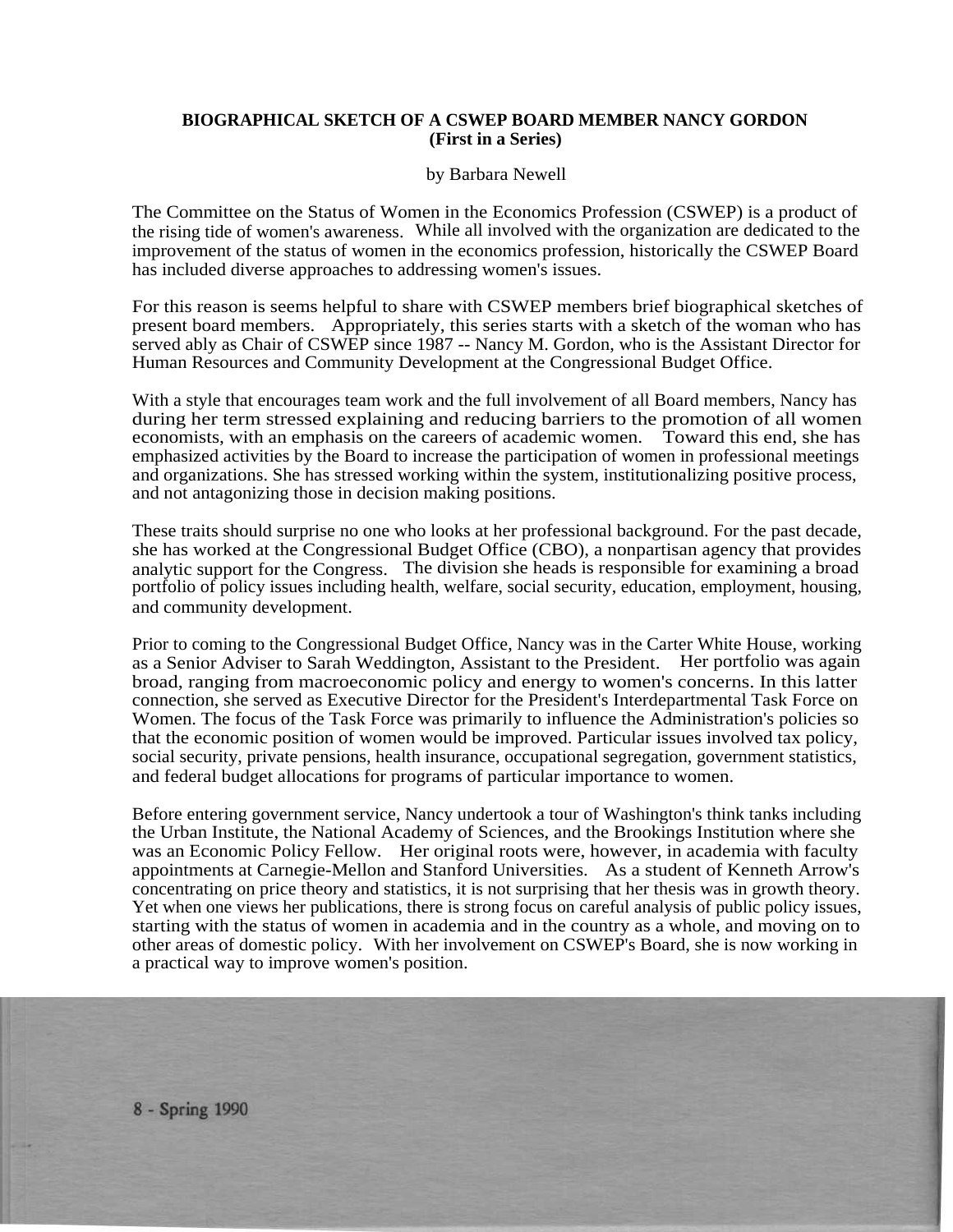# PROFILES -- **ECONOMICS: HUMAN RESOURCES AND FUNDING** by Richard Bennof *A Review by Margaret Grucza*

**Profiles--Economics: Human Resources and Funding,** is one in a series of publications developed by the Division of Science Resources Studies (SRS) of the National Science Foundation to focus attention on particular fields of science and engineering. The report -- prepared by Richard Bennof, an analyst in the Government Studies Group -- provides current and historical information on personnel, education, and funding for the field of economics. The following is a summary of the major findings.

About 164,000 economists were employed in the United States in 1986. Between 1976 and 1986, the annual rate of growth in employment of economists (10 percent) was slightly greater than the growth rate for all science fields (9 percent). Economists accounted for 7.5 percent of all employed scientists in 1966. In 1986, the average annual salary for economists (\$35,300) was virtually the same as for all scientists (\$35,700), although the median salary for male economists (\$36,600) was \$7,000 greater than that for female economists. This differential may be attributable to the fact that women economists generally are younger than male economists; in 1986, 56 percent of male economists, but 82 percent of women, were under 40 years of age. Among all scientists, the average salary for men (\$38,000) was \$9,000 greater than that for women.

Employment of women in economics rose at significantly higher rates between 1976 and 1986 than for male economists -- an average annual rate of 15 percent for women, compared with 9 percent for men. As of 1986, however, women accounted for 19 percent of all economists, a smaller fraction than they did of all scientists (27 percent).

Economists experienced relatively higher unemployment and lower "S/E" employment rates than did all scientists. (The S/E employment rate measures the proportion of employed scientists and engineers who have a job in science or engineering.) In 1986, the unemployment rate for economists was 3.1 percent and the S/E employment rate was 61 percent. The comparable rates for all scientists were 1.9 percent and 77 percent, respectively.

The number of baccalaureate degrees granted in economics increased by nearly one-half over the 1976-86 decade, while those awarded in all science fields combined declined slightly. In contrast, the total number of graduate degrees awarded in economics decreased over the decade, whereas the number of awards for all science fields combined rose. In addition, graduate enrollment in economics increased at a slower rate than that for all science fields. Foreign citizens earned a significantly higher share of all economics Ph.D.s in 1987 (41 percent) than for all science disciplines (23 percent).

The profile report also contains data for earlier years on a variety of topics. For example, information on federal funding for basic and applied research in economics and academic expenditures for research are reported. The report also includes 40 detailed statistical tables, as well as a section that describes the major data collection efforts with contacts, addresses, and phone numbers. This report will be issued periodically and is designed to complement other SRS publications that generally focus either on a particular aspect of science and technology, such as federal funding, or on a specific sector, such as industry.

Single copies of the report (NSF 88-333) can be obtained without charge by writing to the Government Studies Group, National Science Foundation, 1800 G Street, NW (L-602), Washington, DC 20550, or by calling me or Richard Bennof at  $(202)634-4636$ .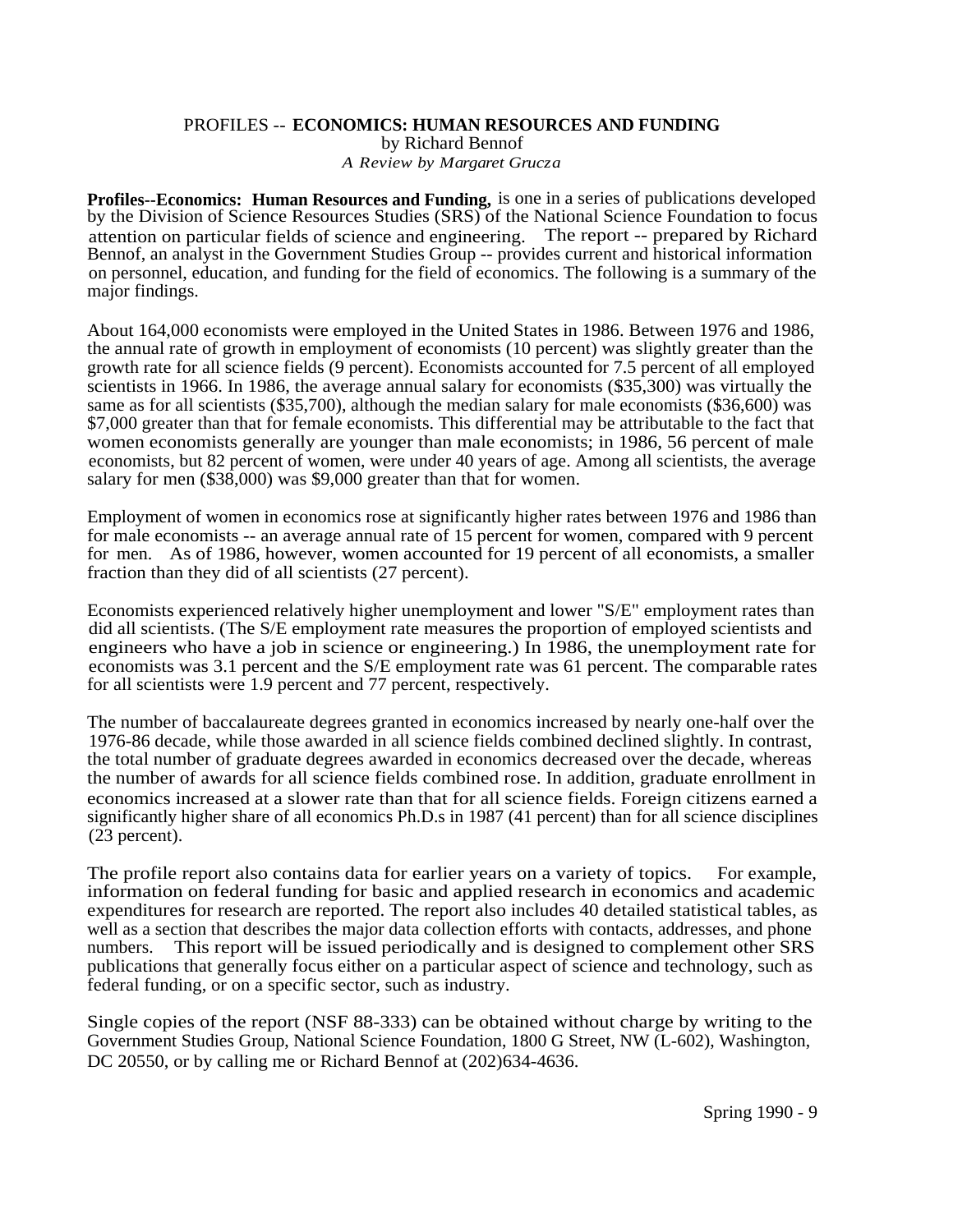# **CSWEP AT THE WESTERN ECONOMIC ASSOCIATION MEETING San Diego, CA, June 29-July 3, 1990**

CSWEP-West has organized two sessions for the 65th WEA Meeting.

# **Gender and Work Histories**

Session Organizer: Joni Hersch

and

**Consumption, Utility, and the Family** Session Organizer: Melissa Famulari

CSWEP-West will also sponsor a reception with complimentary hor d'oeuvres and a cash bar -- an opportunity to meet other economists from the West. See the conference program for details.

#### **s s s s s**

#### **CSWEP AT THE SOUTHERN ECONOMIC ASSOCIATION MEETING New Orleans, November 18-20, 1990**

CSWEP will organize a panel discussion and one regular session for these meetings. Details about both sessions will appear in the October Newsletter. In addition, CSWEP-South will hold a short business meeting and host a reception in honor of women in the job market. Everyone is invited and encouraged to attend both the business meeting and the reception. If you would be willing to help at the reception, please contact Marjorie McElroy, Department of Economics, Duke University, Durham, NC 27701; (919)684-4003, FAX (919)684-8974.

#### **sssss**

#### **OTHER UPCOMING MEETINGS**

**Atlantic Economic Society, Thirty-First International Conference, Rome, Italy, March 15-22, 1991.** A main focus of the conference is building our knowledge about 1992 Europe and its impact on different economies in the world. However, all topic areas will be considered for the program. Those wishing to have a paper considered for acceptance must submit two copies of a 500 word summary prior to September 15, 1990 with a separate cover sheet listing: (1) location of conference to be considered for; (2) name of author(s); (3) institution of affiliation; (4) mailing address of author(s); (5) phone number of author(s); (6) number and name of the JEL categories under which article primarily belongs. All authors wishing to present a paper should include a submission fee of \$35 (U.S.) for each paper. To submit a session on the topic of your choice, identify 3 to 5 papers, a discussant for each paper, and a session chairman. Also include all the information listed above in the submission instructions for papers. Contact: John M. Virgo, International Atlantic Economic Conference, Southern Illinois University at Edwardsville, Campus Box 1101, Edwardsville, IL 62026-1101, U.S.A. Telephone: (618)692-2291.

**Correction:** The telephone number for information on the **Berkshire Women's History Conference,** was incorrectly listed in the Winter issue. The correct number is **(201)932-8918.**

<sup>1</sup> 0 - Spring 1990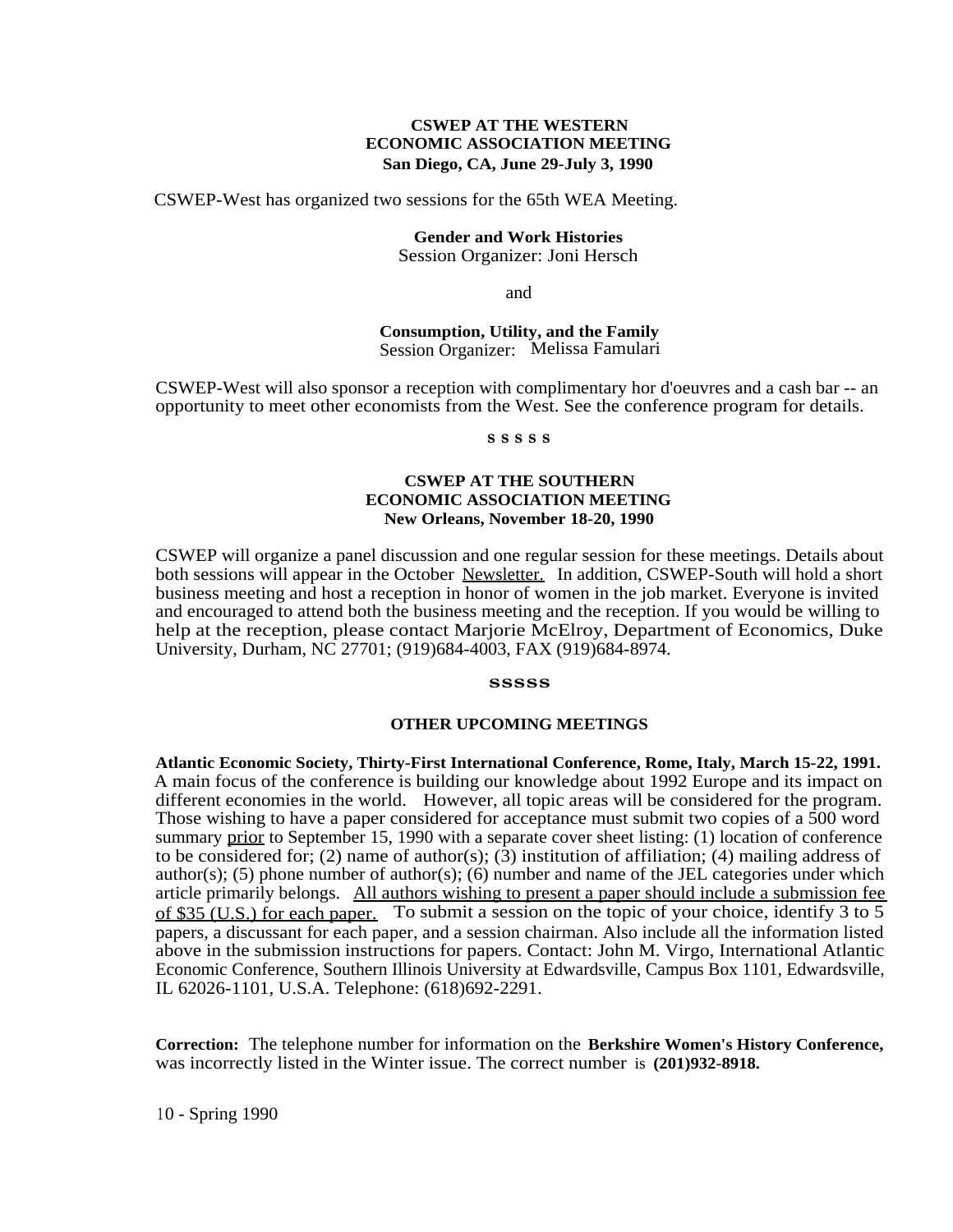# **RESEARCH FUNDING**

The **National Science Foundation's** Minority Postdoctoral Research Fellowship Program provides fellowships and special travel awards for underrepresented minorities. More travel awards, which are a form of planning grant, will be granted than postdoctoral fellowships. The purpose of the travel award is to assist the candidate in selecting a postdoctoral mentor and in developing a postdoctoral training plan. They may be used to visit two or three institutions or to attend a professional meeting so that the recipient may meet prospective mentors, present a seminar, discuss mutual research interests, and initiate a working relationship. The deadline for applying for postdoctoral fellowships is November 1, 1990; the deadlines for applying for special travel awards are July 1, 1990; October 1, 1990; January 1, 1991; and April 1, 1991.

For more information contact: George Langford, BBSS Program Director for the Minority Postdoctoral Research Fellowship Program, c/o Department of Physiology, University of North Carolina, Chapel Hill, NC 27599, (919)966-1174; or, Eve Barak, Division of Cellular Biosciences, Directorate for Biological, Behavioral and Social Sciences, Room 321, National Science Foundation, Washington, DC 20550, (202)357-7474.

The **National Women's Studies Association** is pleased to announce its 1991 scholarship offerings. NWSA will be awarding the Illinois-NWSA Manuscript Award for the best book-length manuscript in Women's Studies as well as several scholarships and fellowships to graduate students and scholars of Women's Studies. For applications or further information, contact NWSA, University of Maryland, College Park, MD 20842-1325, (301)454-3757.

# **OPPORTUNITY ALERT FOR WOMEN ECONOMISTS**

The National Science Foundation (NSF) has a new program called Faculty Awards for Women. The focus of this program is to recognize outstanding women scientists -- including economists - and engineers who are in academic careers of research and teaching and to retain them in academia<br>and help further develop their careers. Academic institutions will nominate their outstanding Academic institutions will nominate their outstanding. women faculty in a competition that will award up to 100 new Faculty Awards for Women annually. Each award will consist of \$50,000 per year, for up to five years, to be used to support the research activities of the awardee. All nomination materials must be postmarked no later than September 1 to be considered for award. It is expected that awards will be announced in late April.

Nominations may come from any U.S. institution that awards a baccalaureate, master's, or doctoral degree in a field supported by NSF. The nominee must hold a Ph.D. degree in science or engineering and be a tenured faculty member when nominated. Although there is no limit to the number of nominations from any one institution, there is a limit of one per department.

To obtain the brochure (NSF Publication 90-27), contact NSF's forms and publications unit by telephone (202)357-7861 or via e-mail (Bitnet: pubs@nsf/Internet: pubs@ns£gov) or contact the NSF Faculty Awards for Women Scientists and Engineers Program, Room 1225, NSF, Washington, DC 20550 (telephone (202)357-5052).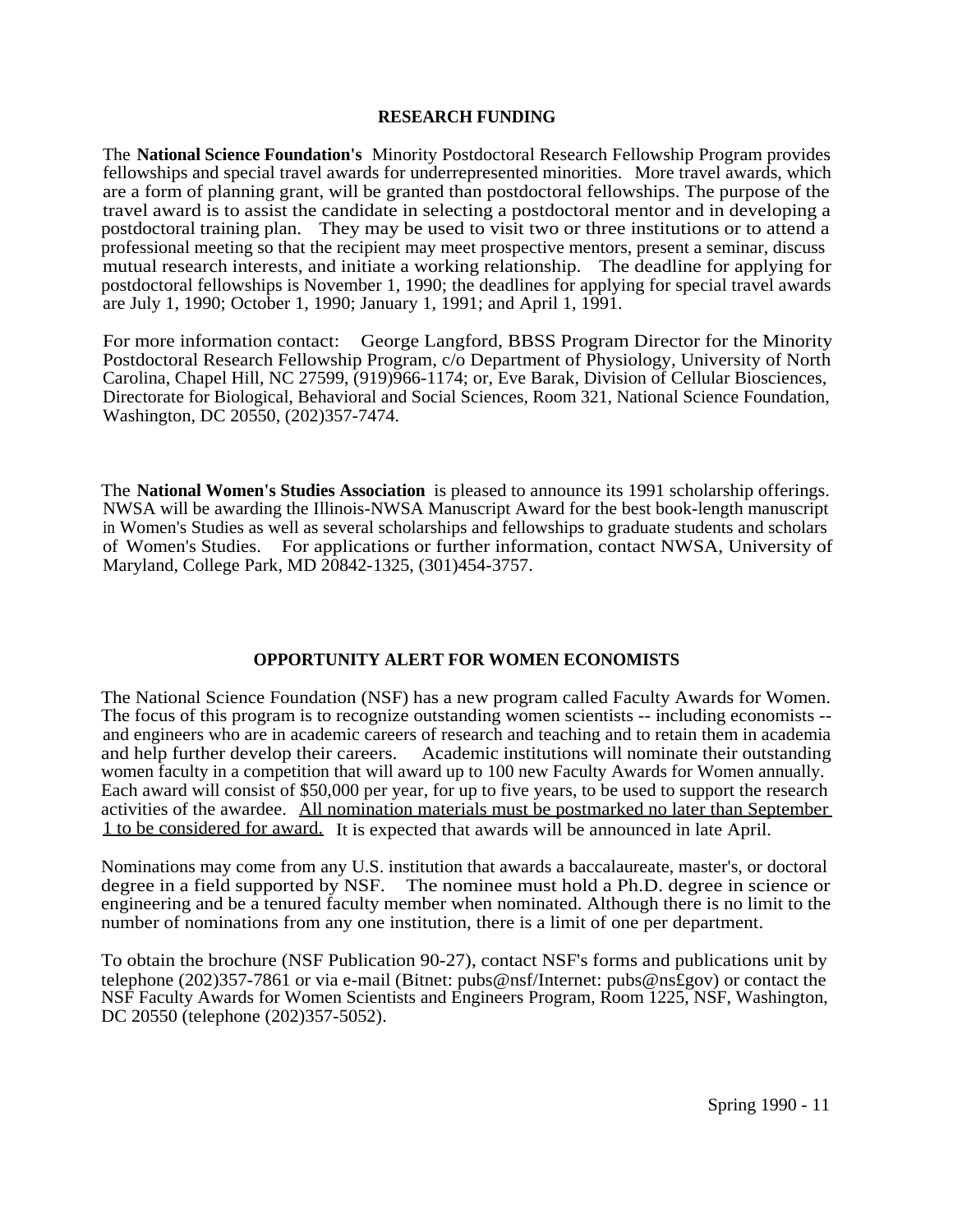# **CALL FOR PAPERS**

Abstracts of papers and proposals for complete sessions for the 1991 Convention of the **Eastern Economic Association** (EEA) in Pittsburgh, PA, March 15-17, 1991, are due by November 1, 1990. Information and the submission forms are obtainable by writing to: Eastern Economic Association, Department of Economics, Trenton State College, Trenton, NJ 08650-4700. Telephone requests for this material may be received at (609)771-2657/2566. FAX requests should use (609)771-3843.

CSWEP also plans to arrange sessions for the EEA meeting. Papers on genderrelated, as well as other, topics are welcome. Send abstracts by September 1, 1990, to: June O'Neill, Director, Center for the Study of Business and Government, Baruch College-CUNY, 17 Lexington Avenue, Box 348, New York, NY 10010. The CSWEP session will be held on March 16, 1991.

Abstracts of papers and proposals for complete sessions for the 1991 Convention of the Midwest **Economic** Association (MEA) in St. Louis, MO, April 4-6, 1991, are due by October 1, 1990. Send to: Donald McCloskey, Department of Economics, University of Iowa, Iowa City, IA; telephone (319)335-2290. The meeting will be at the Adam's Mark Hotel in St. Louis.

CSWEP also plans to arrange sessions for the MEA meeting. Papers on genderrelated and other topics are welcome. Send abstracts by July 31, 1990 to: Barbara Wolfe, University of Wisconsin, Department of Economics, 7432 Social Science Building, Madison, WI 57306.

**Association of Managerial Economics Eighth Annual Meeting,** Washington, DC, December 28-30, 1990. Deadline for submissions: July 15, 1990. Contact: Mark Hirschey, AME Program Chair, School of Business, University of Kansas, Lawrence, KS 66045; telephone: (913)864-7538.

**The International Center of Research and Information on Public and Cooperative Economics (CIRIEC)** is organizing an international conference at the University of Liege, Liege, Belgium; April 4-5, 1991, on the theme, "Public Versus Private Enterprise: The End of Illusions." Prospective authors are invited to send a short abstract by June 30, 1990, to Pierre Pertieau, CIRIEC, Faculte d'Economie, de Gestion et de Sciences Sociales, Bat, B 31 4000 Liege, Belgium. Telephone: 41/56 27 46; FAX: 41/56 29 58.

**The Journal of Interdisciplinary Studies** (JIS) invites original articles for Vol. 11 (1991) on: "Ecology: Restoring Man and Nature" and "The Green Revolution: Food for the World." Deadline: July 1, 1990. Write to O. Gruenwald, JIS Editor, 2828 Third Street, Suite 11, Santa Monica, CA 90405.



**More Sylvia by Nicole Hollander**

12 - Spring 1990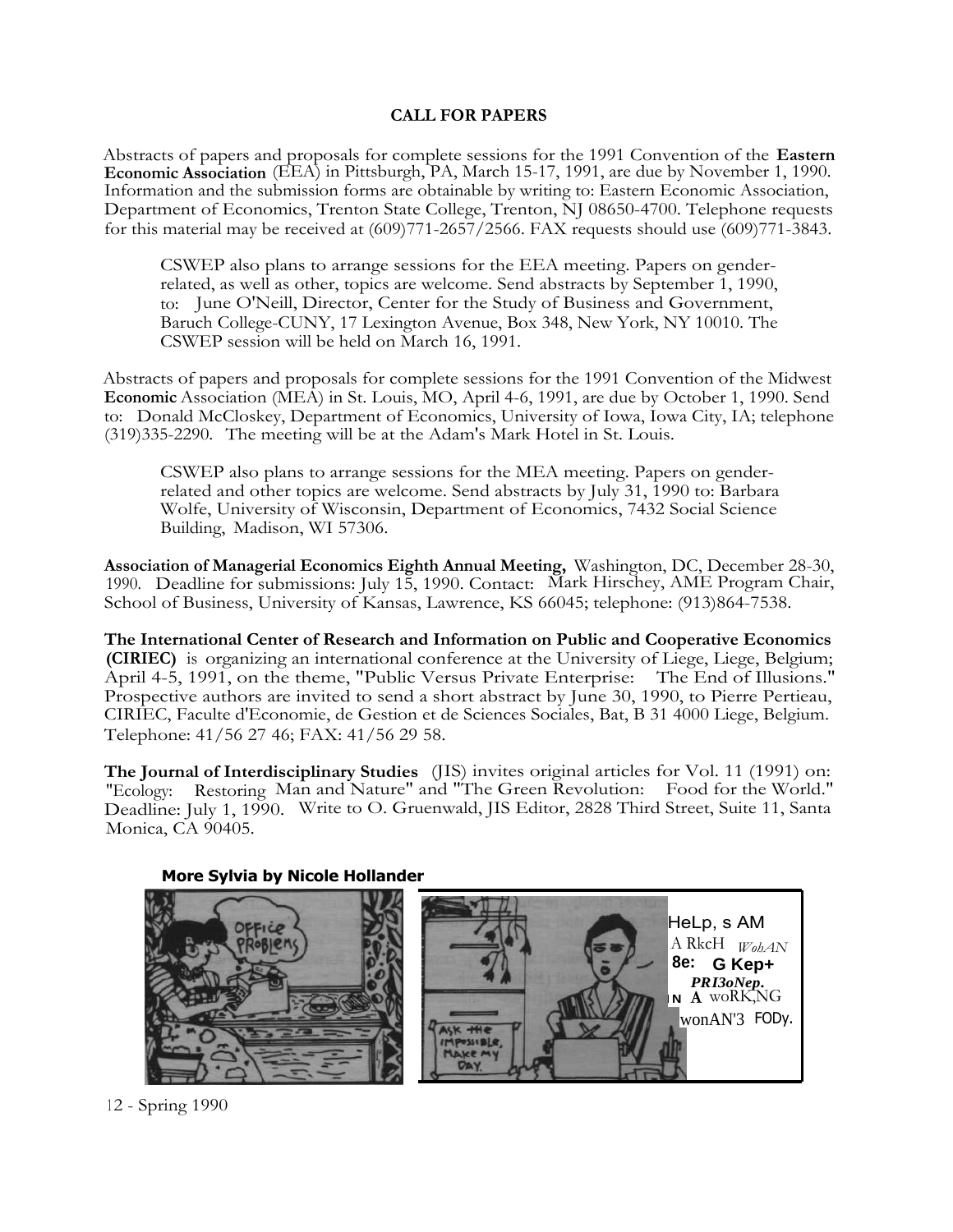# **SUMMARIES OF CSWEP-ORGANIZED SESSIONS AT THE 1989 MIDWEST ECONOMIC ASSOCIATION MEETING**

# **Economic Causes and Consequences of Divorce**

by Marianne A. Ferber

**Evelyn Lehrer's** paper investigates the determinants of first- and higher-order marriages in the framework of human capital theory, using data for white and black women. Adherence to religion and husband's education have positive effects on both types of marriages. Older age has a positive effect on first-order marriages, but a negative effect on higher-order ones. Transferable marriagespecific skills have a positive effect, and children born previously have a negative effect, on higher order marriages. While there are some differences by race, especially in the magnitude of the effects, the results are generally consistent with her hypotheses.

**Carol** Fethke's study uses a game theory approach to the question of how the structure of the law affects the division of property in divorce settlements. She concludes that, because the law requires a period of negotiation that provides both parties with the opportunity to learn the rules of the game, the resulting bargains are close to those that would be obtained with full information. The less favorable outcome for wives is explained as the result of their greater risk aversion, their lower discount rates relative to those of their husbands, or their lower incomes after divorce. She further suggests that if the courts tried to enforce substantially different settlements, these efforts would merely result in dissaving in anticipation of divorce.

**Andrea Beller and John Graham** report on trends in the value of child support awards from 1978 to 1985, using Current Population Survey data. In particular, they focus on the determinants of new awards and the amount of payments due each year. They largely ascribe the substantial decline in the real value of both to the failure of new awards to keep pace with either the rate of inflation or men's incomes. They also think, however, that the recent introduction of mandatory guidelines for awards may stem the downward trend.

# **The American Family: Some Economic Issues** by Robin L. Bartlett

William Sander examined the effects of ethnicity and religion in the United States. He found that the economic approach to fertility does not result in serious biases when ethnic and religious backgrounds are not accounted for in the model. In some cases, however, including ethnic and religious backgrounds add to our understanding of fertility. For example, Mormon and Mexican women had higher fertility rates, while Italian and Polish women had lower fertility rates. He also concluded that further work on the effects of mixed ethnicity on fertility would be illuminating.

Marianne Ferber started by noting that the vast majority of workers today can no longer rely on a full-time homemaker to take care of family responsibilities. This matter is of concern to the community, not only for humanitarian reasons, but also because those who are not in the labor force as a result of family responsibilities -- typically women -- may later become dependent on welfare programs. Moreover, children may be adversely affected because of low incomes in many single-parent families and limits on the time working parents have to spend with them. Similarly, employers have a stake in the quality of the present and future labor force. For a variety of reasons, Western European countries began earlier and have gone considerably further in providing social policies supportive of family needs. Because resistance to new programs here is chiefly based on the argument that neither employers nor government can afford the additional expense, the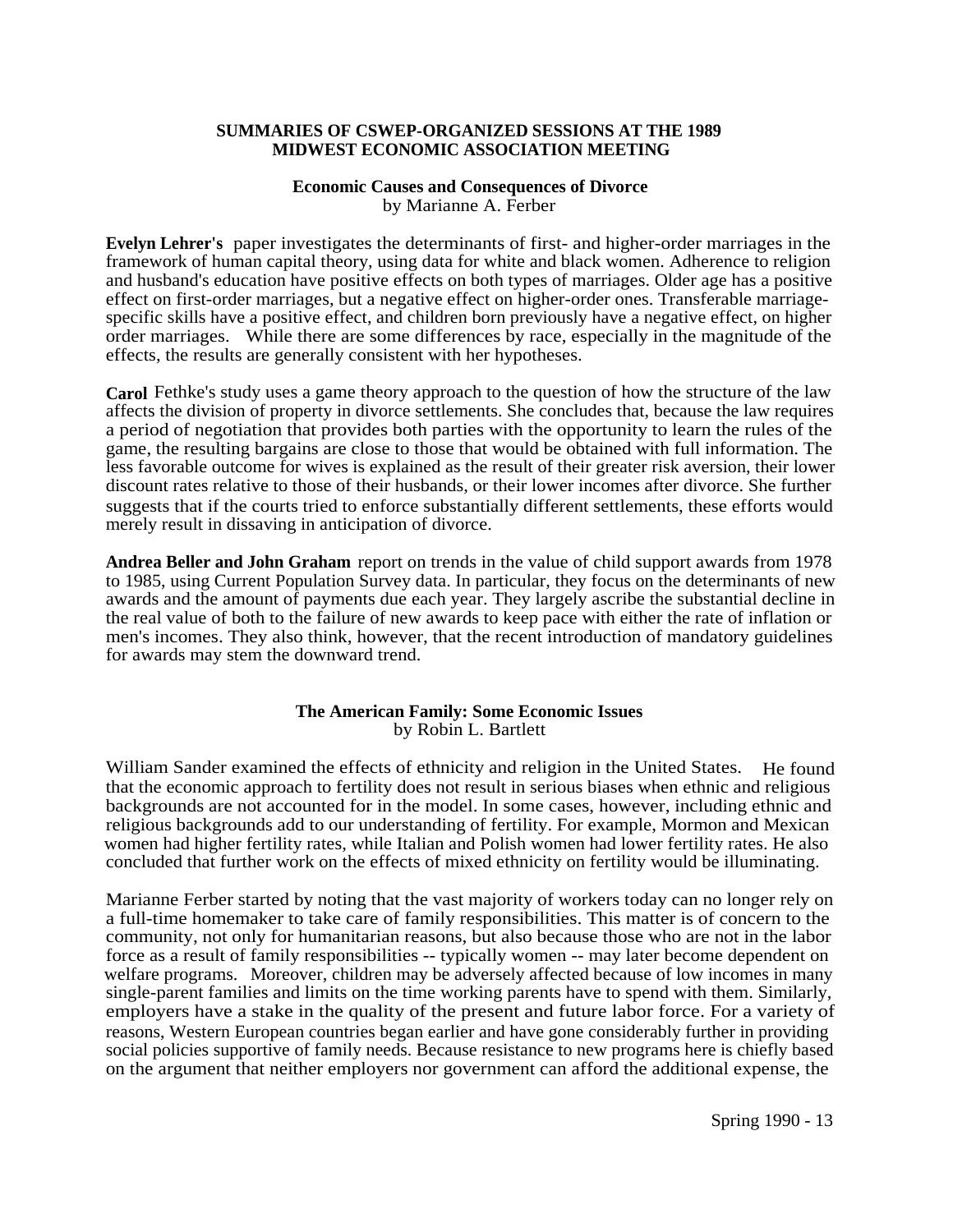performance of the U.S. economy is compared with that of these other countries. The evidence is consistent with the conclusion that extensive welfare policies have not impeded economic progress, but have helped to reduce inequality and to improve the quality of life.

# **sssss**

#### **ANNOUNCEMENTS**

For a bio-bibliography of **Joan Robinson** (1903-1983), please send personal anecdotes, recollections, and citations of obscure works by or about Joan Robinson that would not be detected through a conventional literature search to: James and Julianne Cicarelli, Williamson School of Business Administration, Youngstown State University, Youngstown, OH 44555.

An international network for economic methods has been formed. Its purpose is to stimulate discussion of methodological and conceptual problems and to promote contacts and discussions among economists. A newsletter will be issued periodically. Anyone interested should contact Daniel R. Fusfeld, Professor Emeritus of Economics, University of Michigan, Ann Arbor, MI 48109-1220.

#### **sssss**

#### **RECENT PUBLICATIONS OF INTEREST**

**The American Women 1990-91: A Status Report** is a compendium of articles about various issues of concern to women, such as child care, affordable housing, and employment policy. It also provides information about particular groups, including African-American families, women in business, and women it art. It is available for \$12.95 (including postage) from WREI, 1700 18th Street, NW, #400, Washington, DC 20009.

**Background Material and Data on Programs Within the Jurisdiction of the Committee on Ways and Means, 1990 Edition,** prepared by the staff of the Committee on Ways and Means, includes comprehensive descriptions of the programs under the Committee's jurisdiction -- such as Social Security, Medicare, Unemployment Insurance, Aid to Families with Dependent Children, Supplementary Security Income, and Child Support Enforcement -- as well as various tables and analyses that are relevant when considering possible modifications to these programs. This report will be available June 5, 1990, for \$33. Contact the Superintendent of Documents, U.S. Government Printing Office, Washington, DC 20402-9325; telephone orders are accepted with Mastercard or VISA (202)275-3030.

**Seeing and Evaluating People** is a summary of scientific research. More detailed descriptions of the basic research, and additional references, are available in **Research on Seeing and Evaluating People** from: The Office of Women's Affairs, University of Delaware, Newark, DE 19716.

1

**The Guide to Resources on Women and Aids,** the first national directory of AIDS programs, also includes case studies of ten model programs for women confronting AIDS. Copies may be obtained by writing: Publications, Center for Women Policy Studies, 2000 P Street, NW, Suite 508, Washington, DC 20036; (202)872-1770. Price \$20, or \$25 for The Guide plus a 3-ring binder.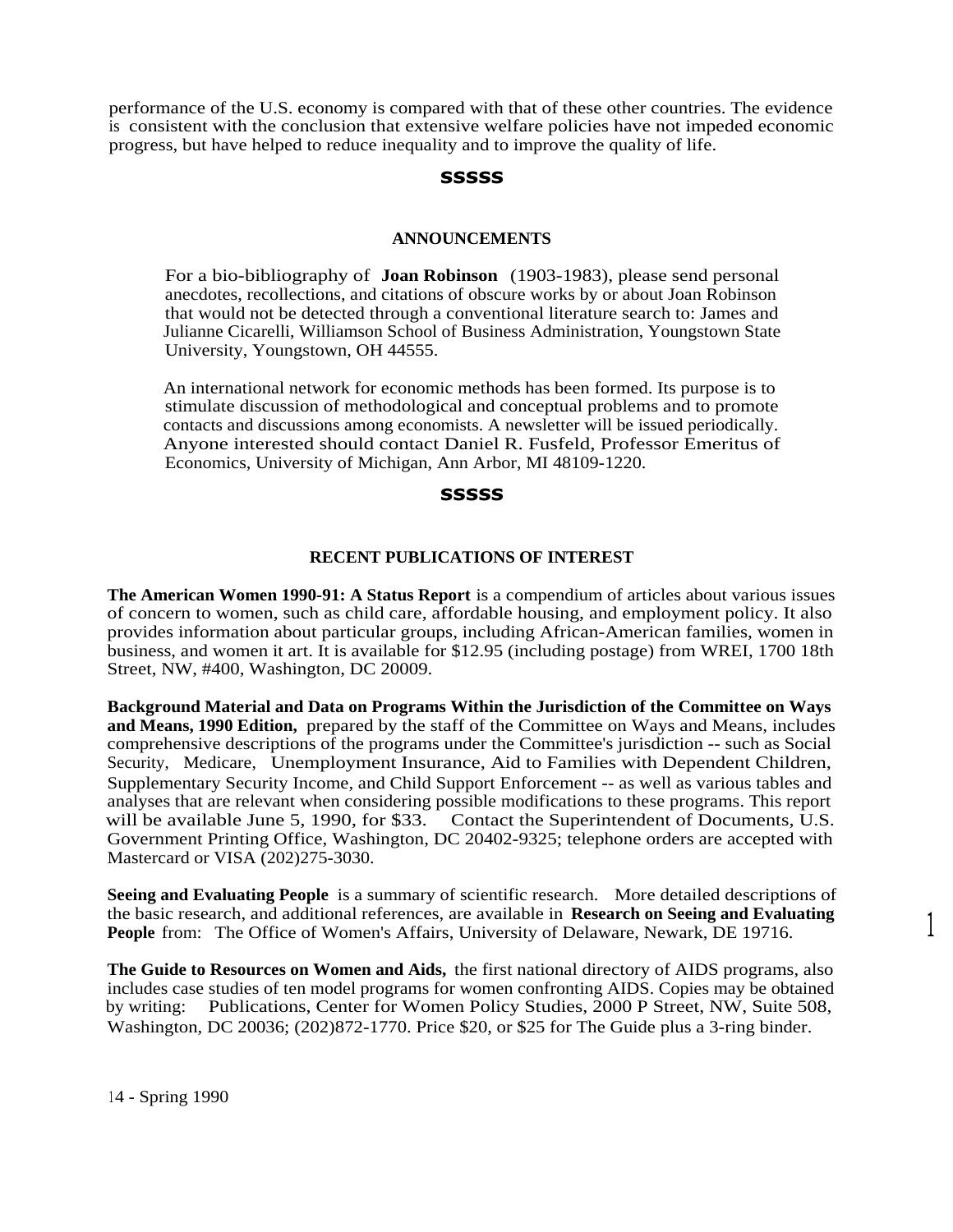#### **NEWS AND NOTES**

**Denise Dimon,** University of San Diego, has received a Fulbright Scholarship for lecturing in Uruguay and Argentina on U.S. foreign investment in Latin America. She and her family will be in South America for four months this fall.

**Lisa Johnson** has been appointed an assistant professor of economics at the University of Oregon.

**Anjini Kochar** has been appointed an assistant professor of economics at Stanford University.

**Suzanne Lohman** has been appointed an assistant professor of economics in the Graduate School of Business at Stanford University.

**Nancy Olewiler,** Department of Economics, Queen's University, is to become the Editor of Canadian Public Policy.

**Mary Olson** will be an assistant professor of economics at Washington University in St. Louis.

**Elizabeth Peters** of the University of Colorado at Boulder was awarded a Hoover Fellowship for the 1990-1991 academic year.

**Susan Smart** will be an assistant professor of economics at Indiana University.

Leigh Tesfatsion, Department of Economics, University of Southern California, has accepted a position as Full Professor of Mathematics and Economics at the University of Iowa, Ames, Iowa.

**Rosalie L Tung,** Wisconsin Distinguished Professor, Business Administration, and Director, International Business Center, was in Philadelphia in April 1990 to receive the Lenore Rowe Williams Award presented by the University of Pennsylvania's Association of Women Faculty and Administrators. The award was given "in recognition of her outstanding contributions to her profession, her university, and her community and for her extraordinary efforts to promote equal opportunities for women and for minority populations." The award is named after the wife of the former University of Pennsylvania provost, Edwin B. Williams.

# *SEVERAL WOMEN ECONOMISTS ARE AMONG RECENT NSF GRANT RECIPIENTS. CONGRATULATIONS!*

**Marianne Baxter** of the University of Rochester, Mary Deily of Texas A&M, **Esther** Gal of the University of Pittsburgh, Catherine Hill of Williams College, **Elizabeth Hoffman** of the University of Arizona, **Nan Laird** of Harvard University, **Sharon Levin** of the University of Missouri and **Paula Stephan** of Georgia State University, **Julie Nelson** of the University of California at Davis, **Elinor Ostrom** of Indiana University, **Alice Robbin** of the University of Wisconsin, and **Nancy Stokey** of Northwestern University.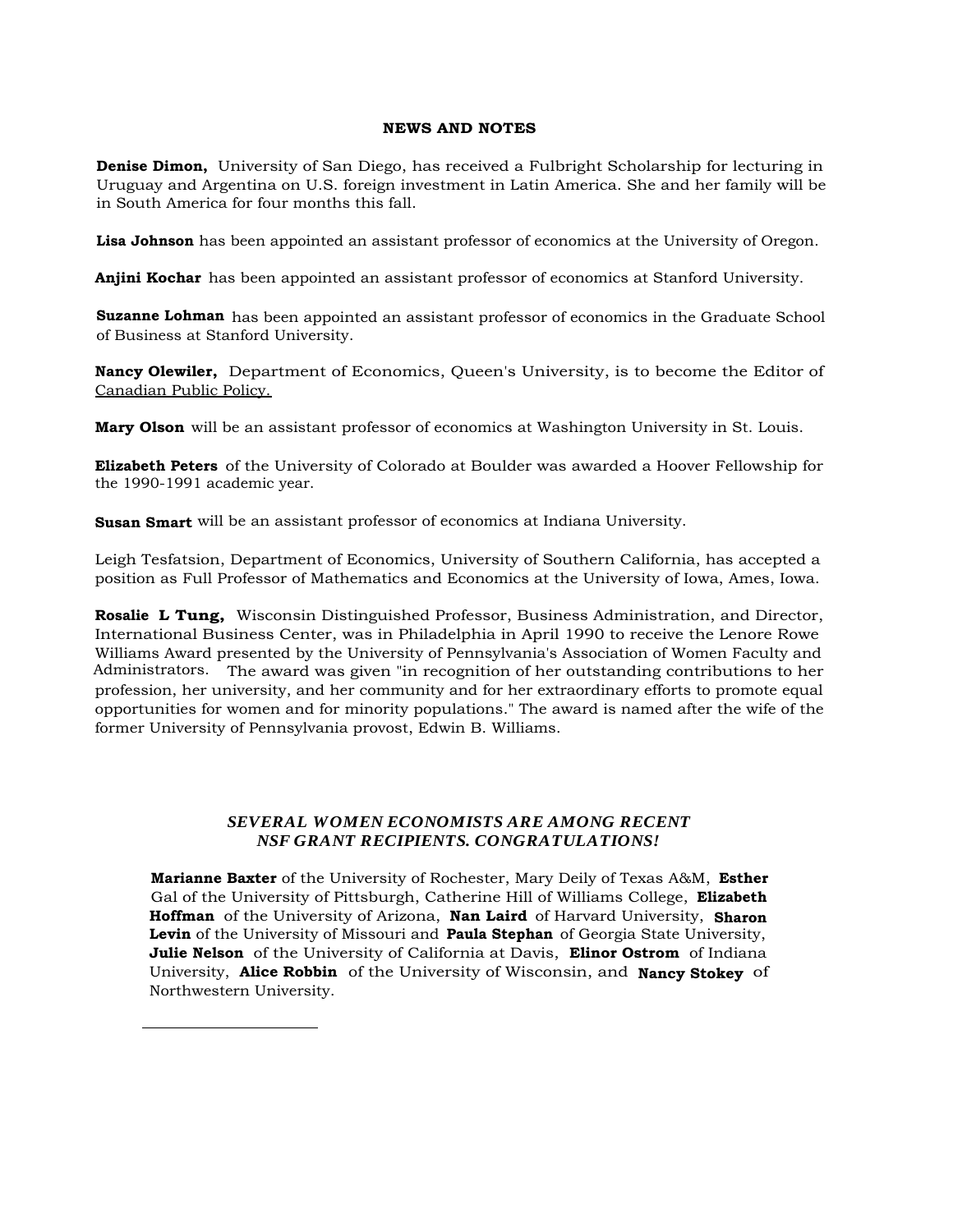#### **STUDY OPPORTUNITIES**

**The American University** has just announced a new graduate program focused on women's economic issues that will award both M.A. and Ph.D. degrees. For more information write Barbara Bergmann, The American University, 4400 Massachusetts Avenue, NW, Washington, DC 20016.

The S. S. **Huebner Foundation** of the University of Pennsylvania offers predoctoral and postdoctoral fellowships to study risk and insurance at the Wharton School. The risk and insurance program at Wharton is an applied economics program with strong linkages to finance, economics, and health care systems. Further information and application materials can be obtained from J. David Cummins, Executive Director, S. S. Huebner Foundation, Wharton School, University of Pennsylvania, Philadelphia, PA 19104-6218.

**The Jerome Levy Economics Institute** is accepting applications for one-year resident research fellowships to begin June or September 1990. The Institute is especially interested in research proposals concerning the macroeconomic determination of profits; issues of unemployment, inflation, growth and development; government spending and tax policies; capital investment and productivity; business cycles and economic stability; and other areas with important policy implications. For more information, contact Dimitri Papadimitriou, Executive Director, Jerome Levy Economics Institute of Bard College, Annandale-on-Hudson, NY 12504. **Example 18 and 18 and 18 and 18 and 18 and 18 and 18 and 18 and 18 and 18 and 18 and 18 and 18 and 18 and 18 and 18 and 18 and 18 and 18 and 18 and 18 and 18 and 18 and 18 and 18 and 18 and 18 and 18 and 18 and 18 and 18** 

#### **sssss**

# **CONTINUING SUMMER OPPORTUNITIES**

The **Institute for Research on Poverty** of the University of Wisconsin holds an annual summer workshop for junior and senior researchers in Madison, WI. This year the focus will be on "Labor Market Prospects for the Disadvantaged."

Annually, **Stanford University** and New York University run week-long conferences on aspects of Austrian economics.

George Mason University has residential summer programs for graduate students to encourage interdisciplinary studies.



**More Sylvia by Nicole Hollander**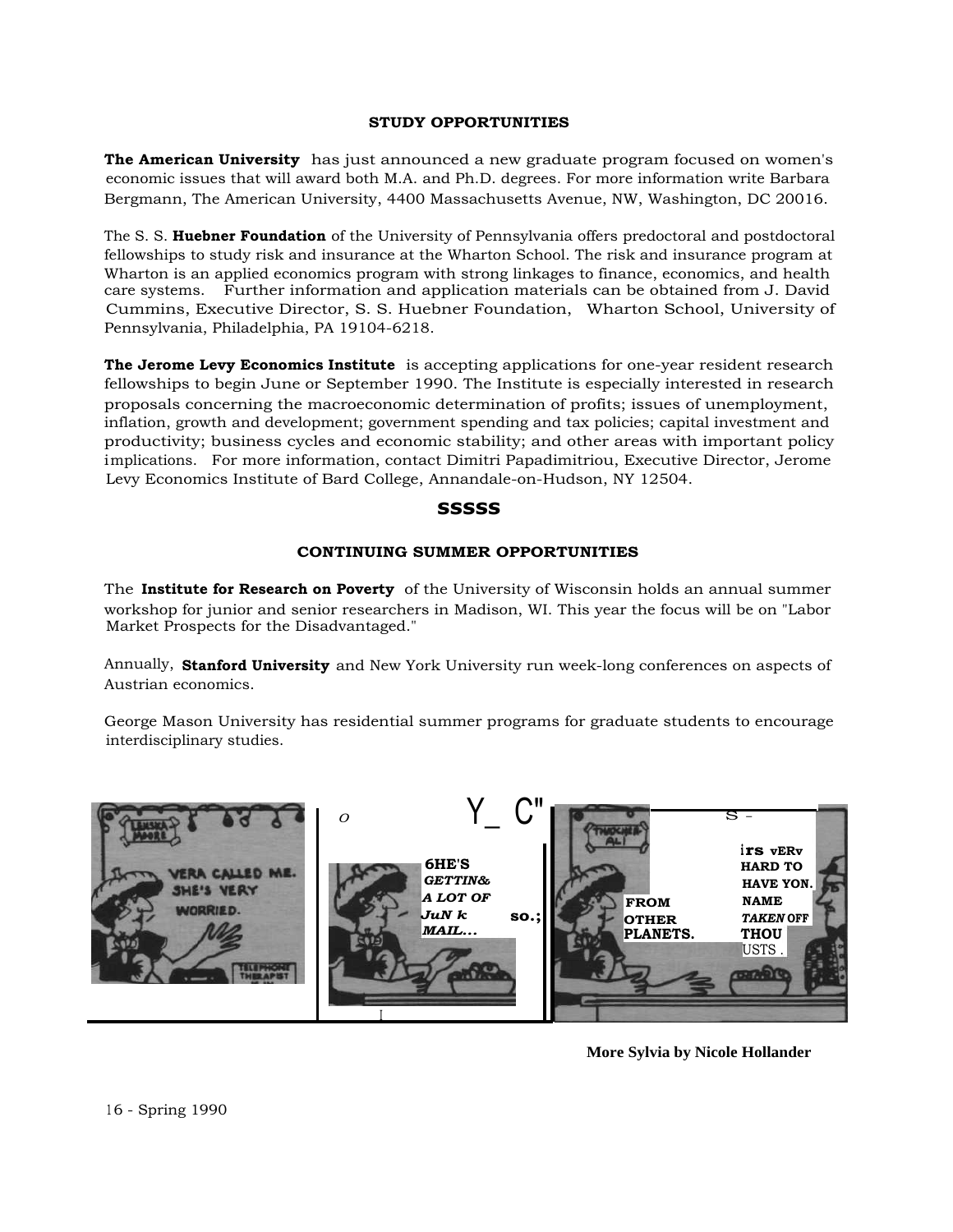# **JOB OPENINGS**

For academic positions, the information is usually presented in the following order: university and person to contact; level of position (such as associate of visiting professor); specialization; whether the position is tenure track/tenured or not; whether a Ph.D. is required; and deadline for [applications.](http://applications.NA) [NA](http://applications.NA) means that the information is not available.

# ACADEMIC

**Cleveland State University,** Chair, Search Committee, Department of Economics, Euclid Avenue at East 24th Street, Cleveland, OH 44115; four positions at the visiting assistant professor/instructor level; general economics, microeconomic theory, mathematical economics and/or international finance; no; yes; April 30, 1990.

**Cleveland State** University, Louis Brownlowe, Interim Dean, African-American Studies Program, Euclid Avenue at East 24th Street, Cleveland, OH 44115; director, African-American Studies Program; knowledge of significant historical and contemporary aspects of African-American life and culture; yes; yes; until filled.

**Cornell University,** William G. Tomek, Chairman, Department of Economics, 102 Warren Hall, Cornell University, Ithaca, NY 14853-7801; assistant professor, Department of Agricultural Economics; to develop a strong research and extension program in environmental and resource economics; NA; NA; August 15, 1990.

**Northeastern University,** Barbara M. Fraumeni, Chair, Department of Economics Chair Search Committee, 301 Lake Hall, Boston, MA 02115; chair; yes; yes; April 1990.

**King's College,** P. A. Koop, Chairperson, Department of Economics, Business and Mathematics, 266 Epworth Avenue, London, Ontario, Canada N6A 2M3; assistant professor/lecturer; intermediate macroeconomics, public finance, history of economic thought; yes; yes; January 15, 1991.

**South Dakota State University,** Douglas R. Franklin, Search Committee, Economics Department, Box 504A, Brookings, SD 57007-0895; instructor/assistant professor; principles of accounting, business finance, business management, and other related courses; yes; preferred; June 15, 1990 or until position filled.

State University **of New York, College of Technology at Alfred,** Sally Doty, Acting Director of Personnel, SUNY Alfred, Alfred, NY 14801; assistant professor; psychology or social sciences: anthropology, sociology, economics, history, political science; yes; preferred; until filled.

**State University of** New York at Buffalo, L. Schneider, Chair, Search Committee, Faculty of Social Sciences, 275 Park Hall, Buffalo, NY 14260; tenured full professor or senior associate professor and chair, Department of Economics; yes, yes; September 1, 1990.

State University **of New York at Potsdam,** Mark Kasoff, Chair, Economics Department, Potsdam, NY 13676; instructor of economics; principles, industrial organization, labor and statistics; no; yes/ABD; until filled.

University **of New England,** Office of the President, 11 Hills Beach Road, Biddeford, ME 04005; provost; liberal arts, sciences, medicine, and health sciences; NA; yes; until filled.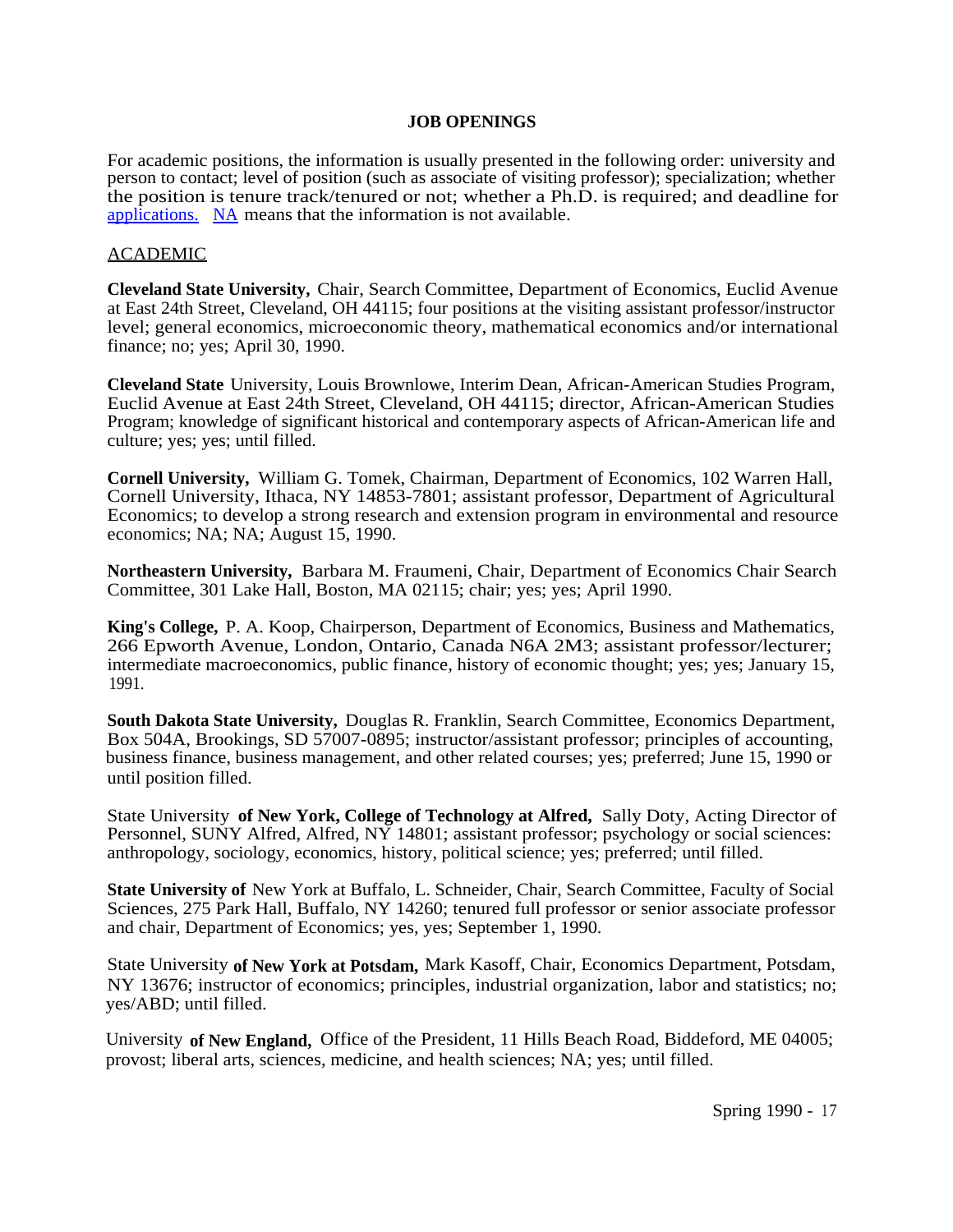# NONACADEMIC

**Minnesota Department of Public Service,** Lillian A. Brion, Affirmative Action Officer, 790 American Center, 150 East Kellogg Boulevard, St. Paul, MN 55101; analysis of public utility rate and service filings; background in industrial economics, economic planning, statistical methods, econometrics, or systems analysis preferred; no; no; until filled.

**The National Science Foundation's** (NSF) Division of Social and Economic Science is recruiting a qualified economist to evaluate economics proposals, chair meetings of the Economics Advisory Panel, represent NSF at economics meetings, and perform many other interesting and challenging professional tasks on a one- to two-year rotational basis. The rotator would serve as Program Director or an Associate Program Director for the Economics Program starting no later than January 1991. NSF would match next year's expected income, cover moving expenses, and provide a cost-of-living adjustment. To qualify for the position you must have a Ph.D., and at least four years of independent research experience. For further information about this position, contact Roberta Balstad Miller, Division of Social and Economic Science, NSF, 1800 G Street, NW, Washington, DC 20550; (202) 357-9674.

**Women's Research** & **Education Institute,** Betty Parsons Dooley, Executive Director, 1700 18th Street, NW, #400, Washington, DC 20009; director of research; advanced degree in economics, sociology, political science, law, or related field; specific expertise in women's issues. Send resume, including references, and two writing samples.

NOTE: Additional information is provided in **Job Openings for Economists (JOE).** It is available bimonthly to AEA members and institutions that agree to list their openings. Check with your department, library, or personnel office or subscribe (for \$15 a year) by contacting the AEA, 1313 21st Avenue South, Nashville, TN 37212.



**More Sylvia by Nicole Hollander**